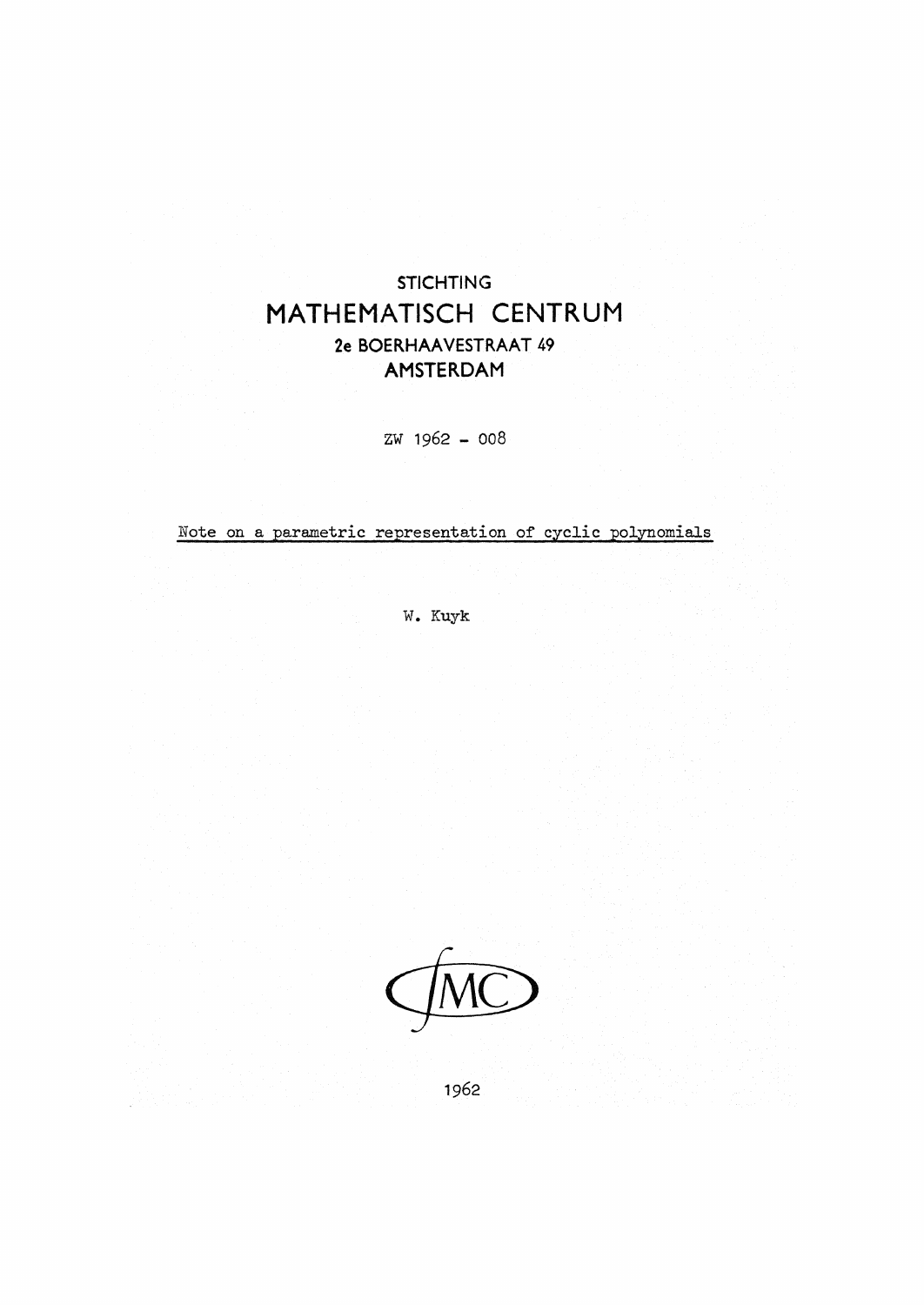## **STICHTING** MATHEMATISCH CENTRUM **2e BOERHAAVESTRAAT 49** AMSTERDAM

## AFDELING ZUIVERE WISKUNDE

Note on **a** parametric representation of cyclic polynomials

## by W. Kuyk

1. Let n be **a** positive integer; let k be an arbitrary field containing the n-th roots of unity; suppose that the characteristic of k does not divide n. Let  $X\left\{X_1, \ldots, X_n\right\}$  be a set of n algebraically independent elements over k and let  $C_n$  denote the cyclic permutation group of X generated by the cycle  $(X_1 \ldots X_n)$ . Let  $k_c$  denote the subfield of  $k(X)$ that is pointwise fixed under the permutations in  $C_n$ . It is known that  $k_c$  is purely transcendental over  $k$ . In fact, Masuda  $\begin{bmatrix} 1 \end{bmatrix}$ proves that the set U

$$
U : \left\{ U_{i} = Y_{1}Y_{i}/Y_{i+1} ; i = 1,..., n \right\}
$$
  

$$
Y_{i} = \sum_{i=1}^{n} \zeta^{-1} X_{j}
$$

with

 $\epsilon_{\rm eff}$ 

and  $\zeta$  a primitive n-th root of unity, forms a pure basis of  $k_c/k$ .

Now, let Y denote the set  $\{Y_1, \ldots, Y_n\}$ , then we find, using the relations  $X_i = n \sum_{i=1}^{n} \chi_i^{\frac{1}{2}} Y_i^{\frac{1}{2}} (j=1,...,n)$ , that k(Y) is identical with  $k(X)$ , so that Y is an algebraically independent set over k as well. Form the polynomial

$$
(x-x_1)\dots(x-x_n) = x^n + a_1(v_1,\dots,v_n)x^{n-1} + \dots + a_n(v_1,\dots,v_n),
$$
 (1)

whose coefficients belong to  $k_0 = k(U)$ . This polynomial can be regarded as a parametric representation of polynomials with Galois group C<sub>n</sub> over k in the sense of E. Noether  $\begin{bmatrix} 2 \end{bmatrix}$ . More precisely stated, (1)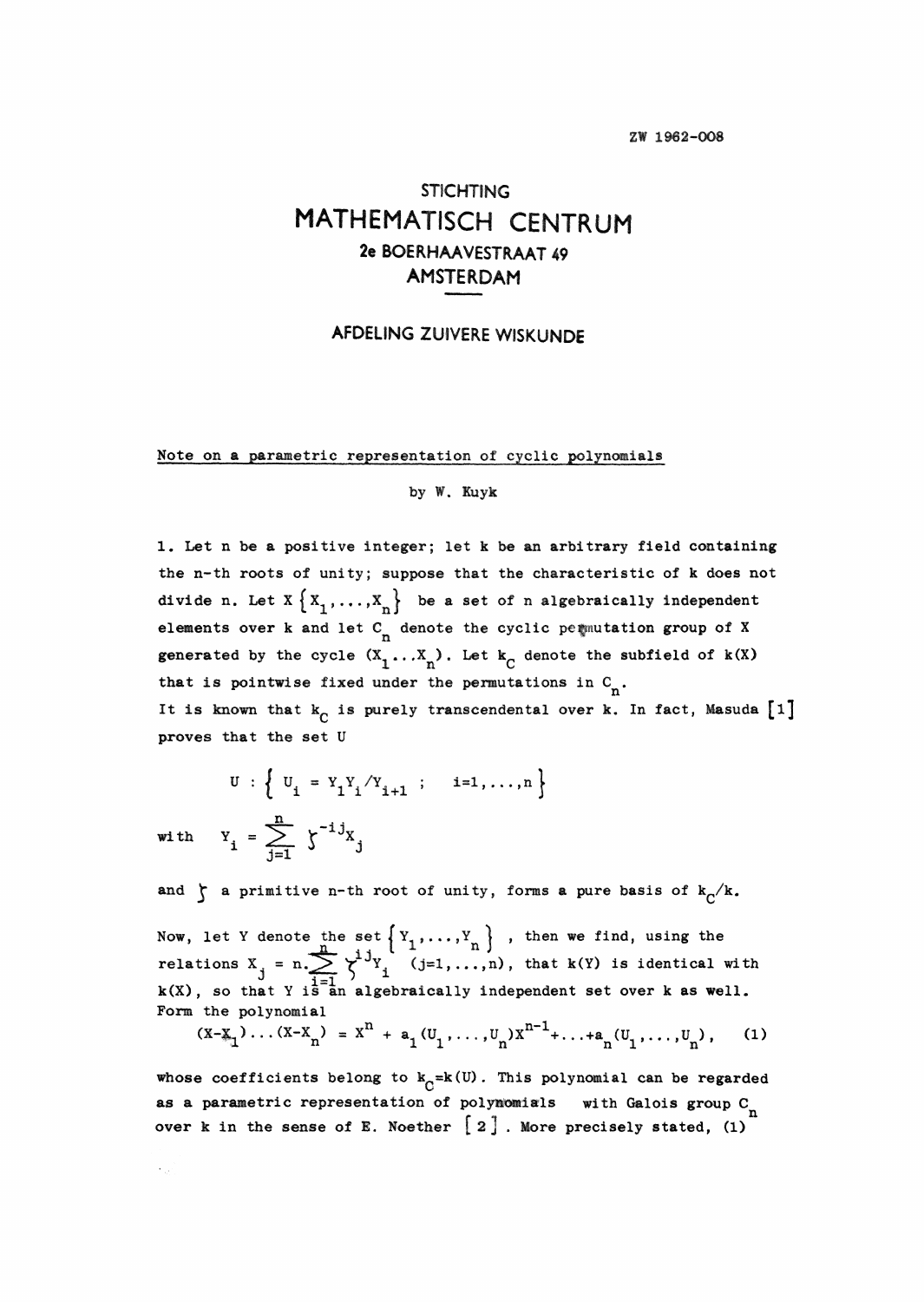**haa** the following two properties

**a** substitution of  $U_1$  by arbitrary elements  $k_1 \in k$ , transforms (1) into **a** polynomial in  $k[X]$  with Galois group (a subgroup of)  $C_n$ .

b If k is infinite and if  $K/k$  is an algebraic field extension with Galois group  $C \ncong C_n$ , then there exist infinitely many n-tuples  $(k_1, \ldots, k_n)$  ( $k_i \in k$ ) such that substitution of  $U_i$  by  $k_i$  transforms (1) into a generating polynomial of  $K/k$ .

Remark. The propositions a and b can be derived from some general theorems that I have not yet published, but can also be found directly by writing the  $X_1$  as sums of radicals and applying the Kummergeneration of  $K/k$ .

The purpose of this report is firstly to **show** that (1) **is already a**  polynomial in  $k'(U)$   $[X]$ , where k' is the prime field in k, and secondly to compute the Galois group of (1) with respect to  $k'(U)$ .

2. As k denotes an arbitrary field containing the n-th roots of unity, the coefficients of (1) must lie in  $k'(\zeta)(U)$ ; so, without loss of generality we may suppose in the following that k is equal to  $k'(\zeta)$ .

Theorem 1. The parametric representation  $(1)$  is a polynomial in  $k'(U)$   $\lceil x \rceil$ .

Proof. If  $\nmid \xi$  is then there is nothing to prove. We suppose that  $\left[k'(\zeta) : k\right] > 1$ , or that there exist at least one substitution  $\zeta \rightarrow \zeta'$ ,  $(v,n) = 1$ , determining an automorphism  $\sigma$  of k/k'. Let H be the Galois group of k/k'. Consider the algebraic field extensions  $k'(U) \subset k'(Y) \subset k(X)$ . As  $k'(Y)$  is purely transcendental over  $k'$ , and as k' (Y) ( $\zeta$ ) = k(X), the Galois group of  $k(X)/k'$  (Y) is equal to H. From this it follows that  $\sigma X_j = X_{\sigma}$  ( $\overline{v_j} \equiv v_j$  (mod n)). Every  $\sigma \in H$  determines uniquely a permutation of X (leaving X<sub>n</sub> invariant), and we easily see that the product of two automorphisms  $\sigma$  and  $\tau$  in H deter**aines a** permutation of X that is the product of the penautations corresponding to  $\sigma$  and  $\tau$ . In this way H induces a permutation group  $H_{n}$ of the set  $X$  that is isomorphic to  $H$ , and the automorphisms of  $k(X)/k'(Y)$  can be obtained by permuting the set X according to  $H_n$ . So  $X_1$ , ...,  $X_n$  are the zero of a polynomial with coefficients in k'(Y). This means that the elementary symmetric polynomials